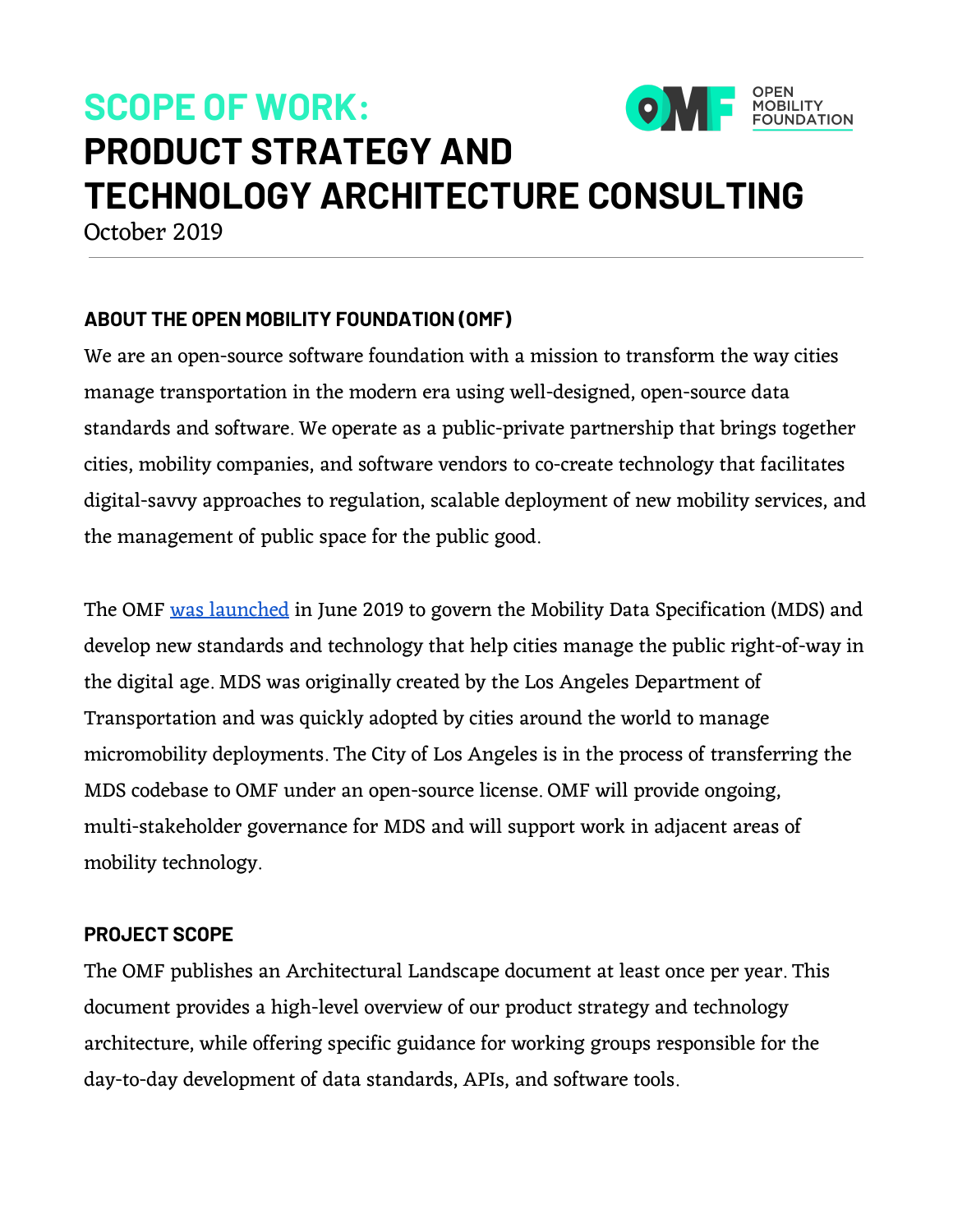The consultant will work with the OMF's Technology Council, committees, and Executive Director to help us author our first full Architectural Landscape. We aim to complete this work in January 2020.

#### **DELIVERABLES**

- A. **Stakeholder research** Consultant will review existing documents and remotely interview key stakeholders to create structure and develop content for the Architectural Landscape document. Working with the Executive Director, consultant will develop a workplan that will solicit targeted input from OMF's Technology Council, Strategy Committee, Privacy, Security, and Transparency Committee chair, and Board. They will also speak with key contributors to the OMF's code base to understand technical approach that has been taken to date. Consultant will provide a written overview of the insights gained and questions raised in the research process.
- B. **Draft Architectural Landscape** Consultant will write a draft Architectural Landscape document. See "Proposed Outline of Architectural Landscape" below for details on what will be covered. Some elements of the document may have dependencies on other work happening within the foundation (for example, the creation of privacy principles) or may need to be left open for further clarification and detail as the work of the foundation matures. The Executive Director and Technology Council work with the consultant to decide how the document should create space for this ongoing work.
- C. **Feedback and final Architectural Landscape** Consultant will collect feedback from Technology Council and other key stakeholders, and will revise the Architectural Landscape. Along with the chair of the Technology Council, they will present an interim revision to the OMF Board of Directors before creating a final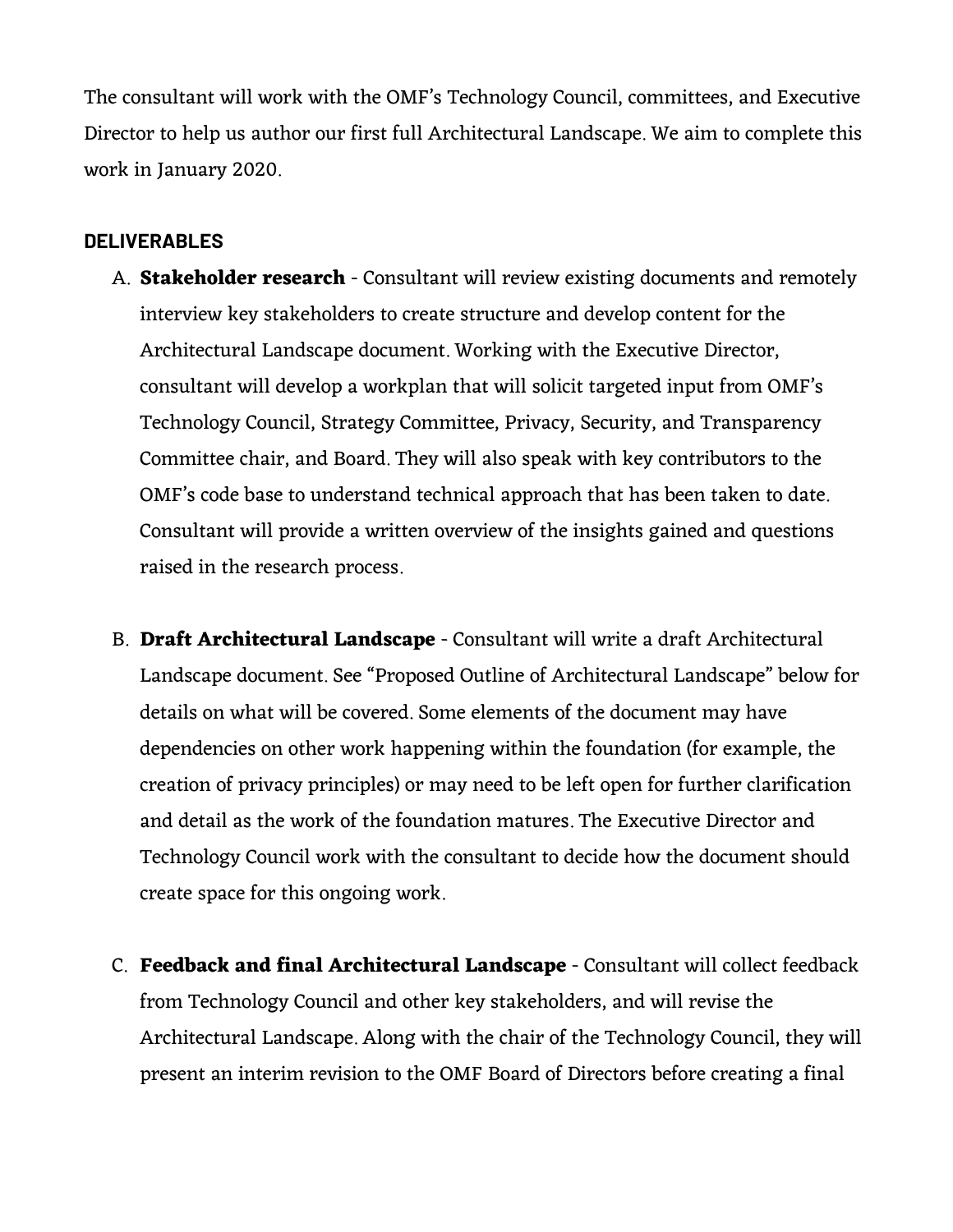draft to go before the OMF Board of Directors for approval.

D. **Ongoing support** - Consultant will be available on an ad-hoc basis to support the foundation in implementation and future revision.

| 11/01/2019 | Proposals due                                                                         |
|------------|---------------------------------------------------------------------------------------|
| 11/8/2019  | OMF selects consultant                                                                |
| 11/15/2019 | Complete contracting and begin work                                                   |
| 12/6/2019  | Complete Stakeholder Research                                                         |
| 12/20/2019 | Deliver initial draft of Architectural Landscape to<br>Technology Council             |
| 1/10/2020  | Review feedback and create interim revision                                           |
| 1/15/2020  | Present Architectural Landscape at OMF Board of<br>Directors Meeting (Washington, DC) |
| 1/31/2020  | Deliver final Architectural Landscape                                                 |

#### **PROJECT TIMELINE**

## **QUALIFICATIONS**

The scope of the Architectural Landscape document encompases product management, technical architecture, and organizational strategy. While the committees, councils, and staff of OMF will provide substantial insight in these areas, we expect our consultant will have their own experience and expertise in these domains, especially in the context of open-source project work. Above all, we seek a consultant with the ability to listen to, understand, and synthesize the diversity of perspectives within the OMF, and to work with our leadership to produce a coherent document that illuminates and answers key questions about our path forward.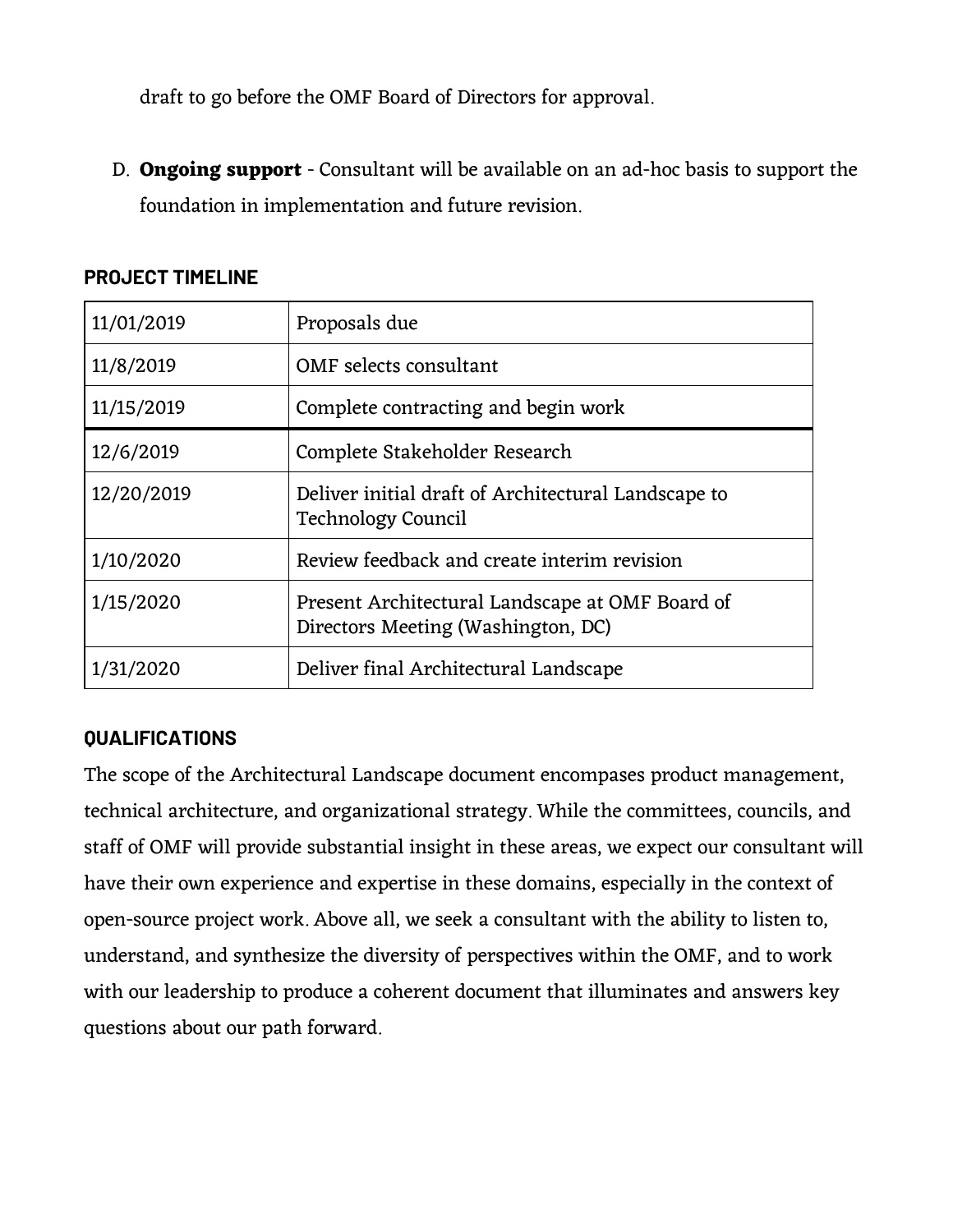# **PROPOSAL SUBMISSION**

It is strongly preferred that deliverables A, B, and C be priced on a milestone or fixed fee basis. If they are priced as time and materials, please include a detailed per-milestone time estimate. Deliverable D should be time and materials.

Proposals, including references and examples of related work, should be submitted no later than 11/01/2019. Questions, expressions of interest, and proposals should be sent to [jascha@openmobilityfoundation.org.](mailto:jascha@openmobilityfoundation.org)

# **PROPOSED OUTLINE OF ARCHITECTURAL LANDSCAPE**

- I. Product strategy
	- i. Product vision and key objectives for forthcoming releases of Mobility Data Specification
	- ii. Areas of future exploration and investigation (emerging modes, recent policy innovations, etc.)
	- iii. An overview of customer personas that can both inform technology design and the creation of useful resources to support use and deployment by those customers
	- iv. Review of related organizations and technical standards (eg. GBFS, SAE, SharedStreets), and statement of OMF's anticipated relationship to these efforts
- II. Technology architecture
	- i. High-level overview of existing and anticipated deliverables, with a clear description of the ecosystem in which they operate and ways in which they are expected to interoperate
	- ii. Guiding principles for technical decision makers overseeing the design and implementation of deliverables
	- iii. Design goals for reference implementations
	- iv. Recommended approach to certification and conformance testing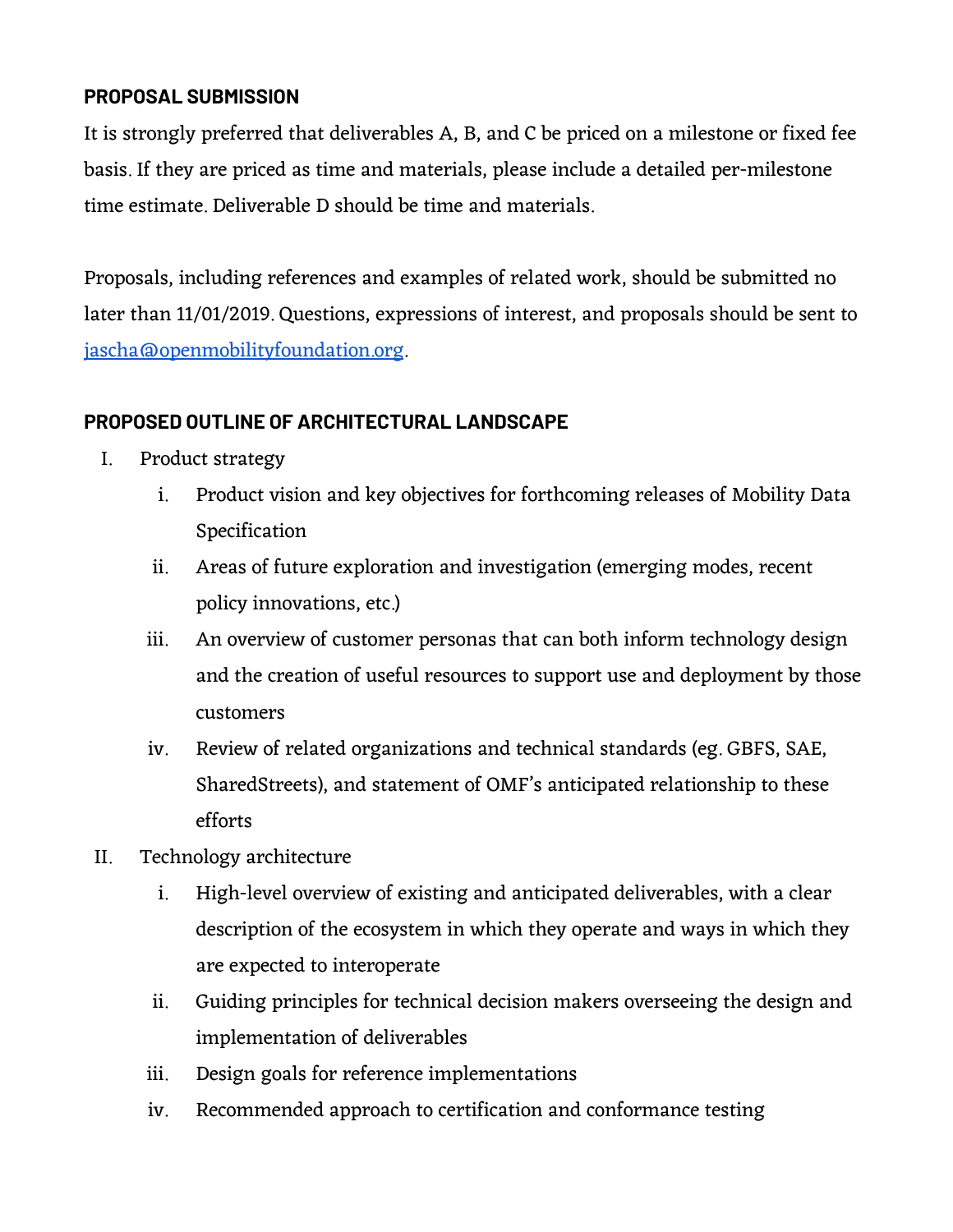- v. Overview of data protection strategies, including a summary of technical and policy approaches to protect privacy and data security.
- III. Development process
	- i. Guidelines for working group development process and tooling, including:
		- 1. source control
		- 2. languages / frameworks
		- 3. collaboration and project management tools
		- 4. continuous integration/deployment (CI/CD)
		- 5. document management.

Guidelines will clarify where working groups will have decision-making autonomy vs. where OMF will adopt organization-wide practices and standards.

- ii. Technical standards for publishing API specifications and data standards
- iii. Specific guidelines for applying OMF Privacy Principles in the development lifecycle (e.g. privacy reviews, external oversight, etc.)
- IV. Project and deliverable roadmap
	- i. Overview of projects envisioned in working group charters and product strategy
	- ii. List of specific upcoming deliverables for working groups
	- iii. Roadmap for documents, guides, and other resources that support deployment and rollout
	- iv. Target release schedule / cadence for 2020

## **SUPPORTING DOCUMENTS**

- Transitional [Architectural](https://drive.google.com/open?id=1v0GVxFF-meEJ9SPSUtTfW-2jHFaCoZt3) Landscape A lightweight Architectural Landscape document intended to support the initial transfer of Mobility Data Specification source code from the City of Los Angeles to the OMF.
- Mobility Data [Specification](https://github.com/CityOfLosAngeles/mobility-data-specification) repository The code base that the OMF will manage. Official transfer from City of Los Angeles to OMF anticipated in October 2019.